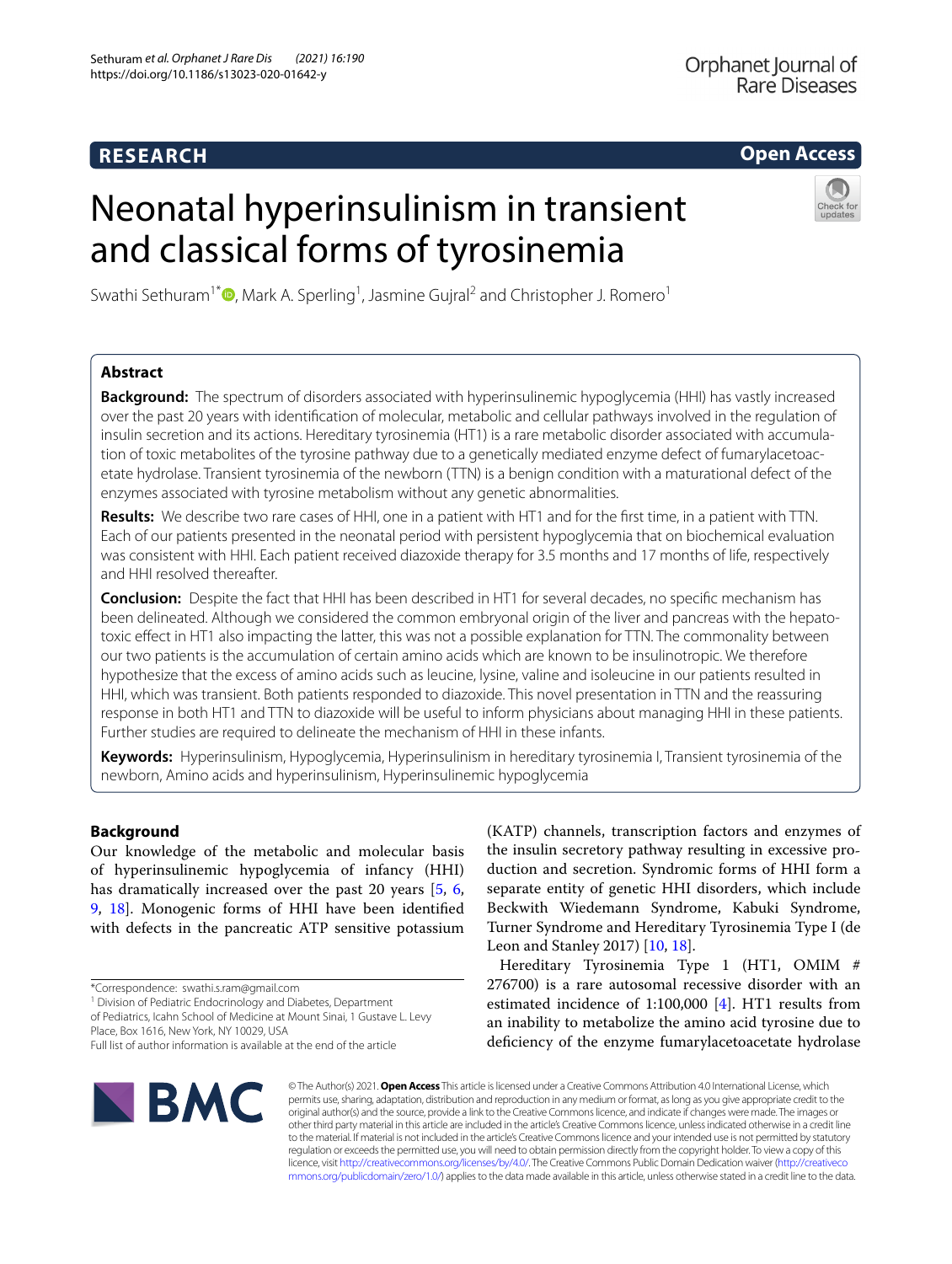(FAH, EC number EC Number: 3.7.1.2) encoded by the *FAH* gene (Gene ID: 2184) on chromosome 15q25.1. This leads to the accumulation of succinylacetone, a toxic metabolite, resulting in damage to the liver, kidneys and peripheral nerves. HT1 has a broad spectrum of clinical presentations, which may be complicated by liver and kidney dysfunction if not appropriately treated [\[3](#page-4-4), [15\]](#page-5-2).

In contrast to HT1, transient tyrosinemia of the newborn (ORPHA:3402) is considered to be a benign condition caused by a maturational delay in the enzymatic action of the tyrosine catabolic process without any genetic mutation. This condition resolves spontaneously after several months of life and generally is without longterm sequelae [\[22\]](#page-5-3).

HHI has rarely been reported in infants with HT1, but to date no cases have been reported in patients with transient tyrosinemia of infancy  $[1, 3]$  $[1, 3]$  $[1, 3]$  $[1, 3]$ . We describe two unrelated patients with HHI in infancy, one with genetic and the other with transient forms of tyrosinemia. To maintain euglycemia, both patients initially required diazoxide, which was eventually discontinued in each of them.

We hypothesize that the metabolic derangements associated with tyrosinemia place a patient at risk for hyperinsulinism that may require pharmacological treatment. With scarce literature available on the subject, we explore some possible mechanisms for the etiology of this presentation in both these forms of tyrosinemia. This report should alert clinicians to the possible risk for hypoglycemia and its resolution with diazoxide treatment in patients with tyrosinemia, and highlights the need for further mechanistic studies.

#### **Case presentations**

#### **Patient 1**

This is a female infant born appropriate for gestational age [birth weight: 2.6 kg ( $Z = -0.71$  SD), birth length: 50 cm  $(Z=0.78 \text{ SD})$ ] at 37 weeks to a healthy mother [Gravida (G) 5,Parity (P)2], with no signifcant prenatal history. Physical examination at birth was unremarkable. The patient developed hypoglycemia at 2.5 h of life, with a point of care (POC) glucose measurement of  $0.72$  mmol/L  $(13 \text{ mg/dL})$ . The patient required a combined glucose infusion rate (GIR) of up to 12 mg/kg/min [intravenous (IV) dextrose plus oral feeds] to maintain euglycemia. A critical sample was drawn when the plasma glucose was 1.9 mmol/L (34 mg/dL) on day of life 5 to evaluate the corresponding insulin and counter-regulatory hormone response (Table [1\)](#page-1-0). Hyperinsulinism was diagnosed based on the elevated serum insulin  $(30.6 \text{ pmol/L or } 4.4 \text{uU/ml})$ and C-peptide level (0.004 nmol/L or 1.1 ng/mL) with undetectable serum ketone levels (Table [1](#page-1-0)). Normal growth hormone and cortisol levels ruled out pituitary or adrenal dysfunction. The newborn screening test (drawn on day of life 3 and 22) reported elevated tyrosine levels in blood, but urine succinylacetone was negative, indicating that this was not  $HT1$ . The consulting genetic-metabolic team considered this to be transient tyrosinemia of infancy. Despite being on ad lib

oral feeds with fortifed (24 kcal/30 mL) formula, the patient continued to have intermittent hypoglycemic episodes (less than 3.3 mmol/L or 60 mg/dL beyond day 3 of life). Hence, diazoxide was started at two weeks of life at a dose of 12 mg/kg/day along with hydrochlorothiazide at 1 mg/kg/day. Thereafter, no further hypoglycemia or treatment-induced hyperglycemia was recorded. Given consistently normal blood glucose, the same diazoxide dose was continued during subsequent follow up visits, resulting in a lower per kilogram body weight dosing. The parents discontinued her medications at 3.5 months of life, while continuing to monitor her glucose levels via a POC glucose meter. She has since remained euglycemic with appropriate growth and development for age. Her transient tyrosinemia resolved biochemically when tested at 6 months of life and she was subsequently discharged from the endocrine clinic at 7 months of life.

<span id="page-1-0"></span>

| Table 1 Patient profiles during hypoglycemia |  |  |  |
|----------------------------------------------|--|--|--|
|                                              |  |  |  |

|                                                                                   | <b>Patient 1</b>                 | <b>Patient 2</b>                    |  |
|-----------------------------------------------------------------------------------|----------------------------------|-------------------------------------|--|
| Laboratory samples (values consistent with hyperinsulinemic hypoglycemia) [7, 13] | Transient tyrosinemia of infancy | Hereditary<br>tyrosinemia<br>type I |  |
| Preserved plasma glucose < 3.3 mmol/L (< 60 mg/dL)                                | 1.9 (34)                         | 2.2(39)                             |  |
| Beta-hydroxy butyrate < 1.8 mmol/L                                                | < 0.2                            | < 0.2                               |  |
| C-peptide $> 0.002$ nmol/L ( $> 0.5$ ng/dL)                                       | 0.004(1.1)                       | 0.007(2.1)                          |  |
| $Insulin > 13.9$ pmol/L ( $> 2$ uU/mL)                                            | 30.6(4.4)                        | 20.8(3)                             |  |
| Growth hormone $>$ 7.5 ug/L ( $>$ 7.5 ng/mL)                                      | 17(17)                           | 7.5(7.5)                            |  |
| Cortisol 496 nmol/L (> 18 mcg/dL)                                                 | 551.8 (20)                       | 689.7 (25)                          |  |
|                                                                                   |                                  |                                     |  |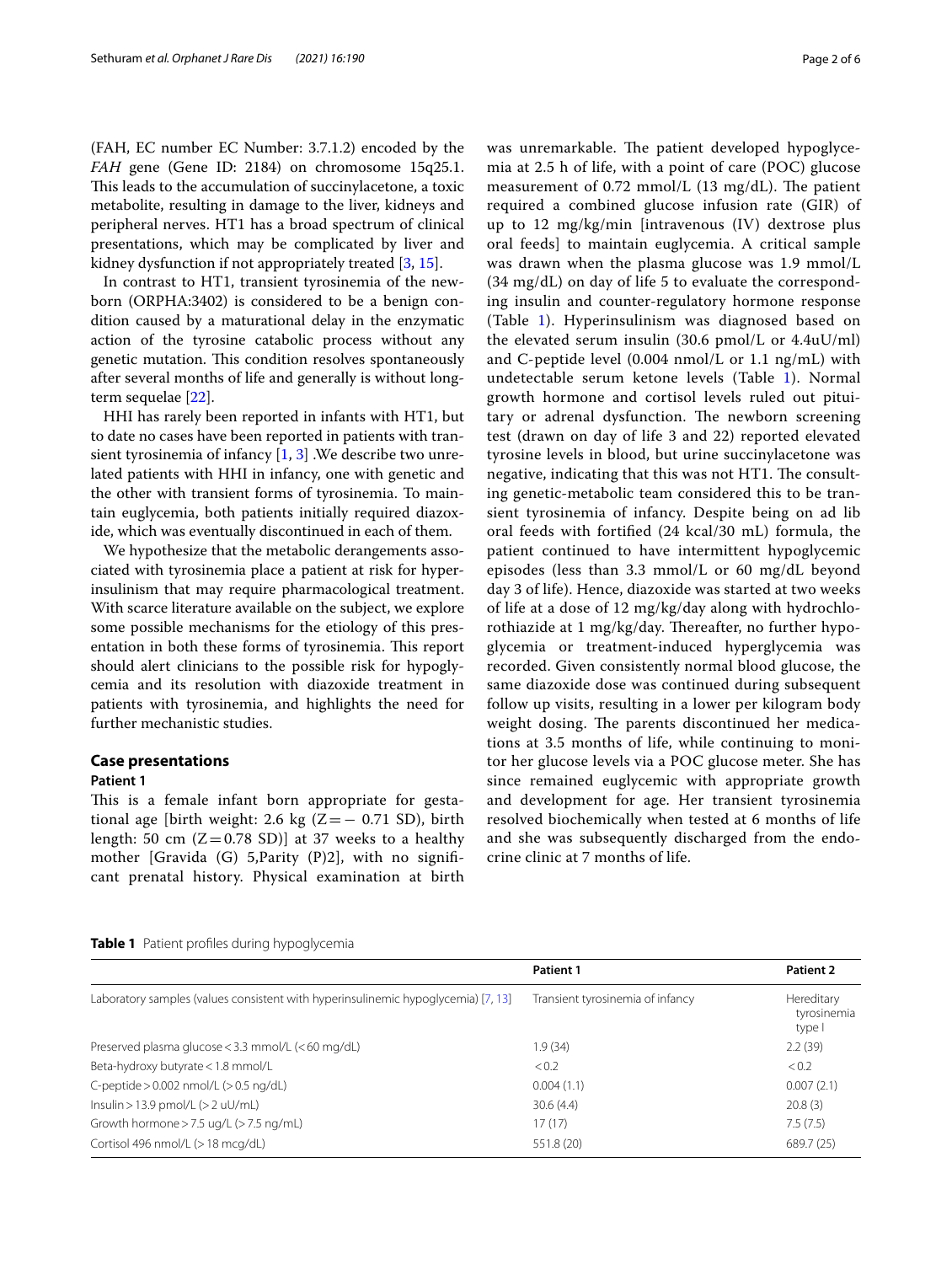#### **Patient 2**

This is a male infant born appropriate for gestational age [birth weight: 3.68  $kg$  (Z = 1.24 SD), birth length: 52.1 cm  $(Z=1.24$  SD]) at 38 weeks to a G1P1 mother who developed gestational diabetes requiring insulin therapy from the  $8<sup>th</sup>$  month of pregnancy. At birth, physical examination was normal with no signs of dysmorphia. The patient was born at a regional hospital where he required IV fluids for hypoglycemia which was attributed to him being an infant of a diabetic mother. However, his hypoglycemia persisted with repeated POC glucose readings as low as 0.72 mmol/L (13 mg/dL). He received intravenous dextrose infusion in addition to oral feeds, requiring a combined GIR of up to 13.6 mg/kg/min to maintain euglycemia. His newborn screening test (drawn on day of life 2) was positive for elevated levels of succinylacetone, suggestive of HT1. The diagnosis of HT1 was confirmed by identifying a homozygous pathogenic mutation, c.192G >T, p.Q64H in the *FAH* gene. He was treated with nitisinone (2-[2-nitro-4-trifuoromethylbenzoyl]- 1,3-cyclohexanedione, NTBC) and a tyrosine-free formula from day 9 of life. His tyrosine levels did normalize with this therapy by day 12 of life. However, he continued to have recurrent hypoglycemic episodes after two weeks of life. To establish a diagnosis for his hypoglycemia, a critical sample was drawn when his plasma glucose level was 2.2 mmol/L (39 mg/dL). Undetectable β-OH butyrate (< 0.2 mmol/L) with elevated C-peptide (0.007 nmol/L or 2.1 ng/mL) and insulin levels (20.8 pmol/L or 3 uU/mL) in this sample (Table I[1](#page-1-0) led to the diagnosis of hyperinsulinism. Serum growth hormone and cortisol showed an appropriate response to the hypoglycemia indicative of normal pituitary and adrenal function (Table [1\)](#page-1-0). He was started on treatment with diazoxide at 10 mg/kg/day at two weeks of life, which stabilized glycemic control without additional need for intravenous glucose. Following discharge from the neonatal intensive care unit, the baby had moderate control of his tyrosinemia with nitisinone and dietary management. He did not have any further hypoglycemic episodes while on diazoxide. The patient gained adequate weight in the frst year of life with appropriate development for age. Diazoxide dose was gradually weaned to sub-therapeutic levels (1.5 mg/kg/day) and discontinued at 17 months of life. The patient had one episode of hypoglycemia during an upper respiratory tract illness after stopping therapy. Diazoxide has since then not been restarted and the baby remains euglycemic to date.

#### **Discussion**

We report two cases of neonatal hyperinsulinemic hypoglycemia in the setting of tyrosinemia; one case with hereditary tyrosinemia type I, which has been previously reported and another case with transient tyrosinemia of the newborn, which to our knowledge has not been described.

Despite similar nomenclature, Hereditary Tyrosinemia Type I and transient tyrosinemia of infancy have very different pathophysiology and prognosis. While the former is a permanent, genetic condition with signifcant morbidity and mortality, the latter is a benign and transient  $immutuity$  of enzyme $(s)$ . The common factor in both conditions, however, is the accumulation of tyrosine.

Hypoglycemia may afect up to 10% of healthy term infants in the frst 24–48 h of life, but typically resolves spontaneously by day three of life. Screening and treatment of hypoglycemia is important to prevent adverse neurological sequelae. There remains some debate over the defnition of hypoglycemia in the neonatal period and the glucose levels at which neurological development may be afected. More recently, the Pediatric Endocrine Society recommended treatment in patients with plasma glucose <  $2.8$  mmol/L (<  $50$  mg/dL) in the first 48 h of life and  $<3.3$  mmol/L ( $<60$  mg/dL) beyond 48 h of life  $[19-21]$  $[19-21]$ .

Both of our patients presented with signifcant hypoglycemia during their frst few days of life that persisted up to 2 weeks of age. Hyperinsulinism was evident in each of these patients based on their biochemical evaluation during hypoglycemia. Mild liver dysfunction was documented in both patients which was not severe enough to account for such low glucose levels while receiving adequate alimentary nutrition.

Our first patient was diagnosed with transient tyrosinemia of infancy based on her biochemical evaluation. Based on our review of the literature, there has been no previous report of hyperinsulinism in infants with transient tyrosinemia, and although hypoglycemia has been described in patients with HT1, the mechanism of this presentation is not well understood [[1,](#page-4-5) [3](#page-4-4)].

There are various etiologies of congenital hyperinsulinism, which include eleven monogenic forms as well as milder episodes as seen in infants with transient perinatal stress and prematurity [\[18\]](#page-5-0). Diferent amino acids have been known to induce positive as well as negative efects on beta cell insulin secretion [[12\]](#page-5-7).

Leucine is an amino acid whose well known insulinotropic efects are mediated by several diferent mechanisms, including the production of alpha ketoglutarate and allosteric activation of glutamate dehydrogenase (GDH) [[12\]](#page-5-7). Patients with leucine sensitive hypoglycemia were described as early as in 1960,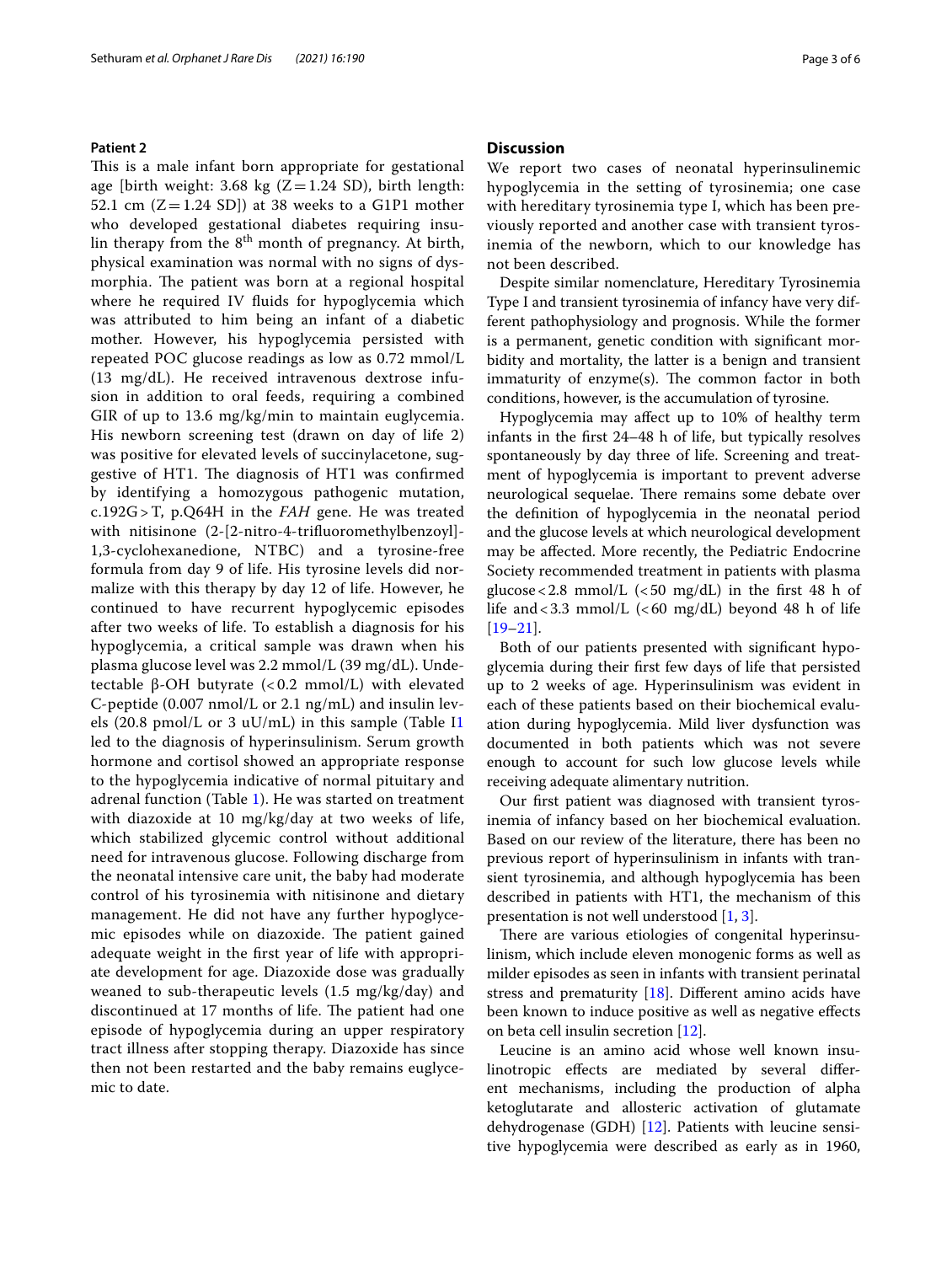although the mechanism was only understood after several decades [[11\]](#page-5-8). Animal studies in sheep have demonstrated a rise in insulin secretion with intravenous administration of amino acids such as leucine, glycine, alanine, lysine and serine. Similarly, phenylalanine, a precursor to tyrosine, has been shown to induce insulin secretion in sheep although no such efects have been demonstrated with tyrosine [[14\]](#page-5-9).

Human studies have also demonstrated this insulinotropic efect of amino acids, both individually and in amino acid mixtures [\[8](#page-4-7)]. In an experiment in healthy humans, Fajans et al. elicited insulin release following IV infusion of certain amino acids. Infusion with arginine, lysine, leucine, phenylalanine, valine, methionine and histidine all resulted in insulin production with arginine being maximally potent and histidine the least [\[8](#page-4-7)].

Our frst patient with transient tyrosinemia had transiently elevated levels of leucine, phenylalanine, iso-leucine and valine (Table [2\)](#page-3-0). The patient with HT1 had transient elevation of alanine, valine and lysine which normalized by two months of life. Both patients demonstrated elevated tyrosine levels (Table [2\)](#page-3-0). We postulate that these elevated amino acids had transient insulinotropic efects, therefore manifesting as hypoglycemia in both patients.

In addition, reports have demonstrated that patients with HT1 have hyperplasia of the islet cells of the pancreas  $[16, 17]$  $[16, 17]$  $[16, 17]$  $[16, 17]$  $[16, 17]$ . This anatomical change, therefore, could refect and be responsible for the hyperinsulinism causing signifcant hypoglycemia. In HT1, there is constant damage to hepatic tissue by toxic metabolites. This results in liver repair and nodule formation by activation of the stem cell compartment. There is evidence that stem cells and progenitor cells in the major duodenal papilla give rise to the biliary tree stem cells, which eventually lead to organogenesis of both the liver and the pancreas [\[2](#page-4-8)]. Given the common origin of liver and pancreatic cells,



<span id="page-3-1"></span>one could propose that inadvertent activation of stem cells could lead to hyperplasia of pancreatic islet cells in addition to hepatocytes, leading to hyperinsulinism (Figure  $1$ ). This theory, however, could not explain

| Amino acid levels µM<br>(normal values) | Patient I      |                |                                              | <b>Patient II</b> |                                                    |                   |
|-----------------------------------------|----------------|----------------|----------------------------------------------|-------------------|----------------------------------------------------|-------------------|
|                                         | Day 19 of life | Day 22 of life | Approximately<br>2 months of life            | Day 7-8 of life   | Day 12 of life 3 days<br>after starting Nitisinone | 17 months of life |
| Leucine 47-155                          | ↑ 164.1        | ↑ 166.7        | 78.3                                         | 126.1             | 157.7                                              | 103.1             |
| Alanine 131-710                         | 534.8          | 526.6          | 352.7                                        | ↑ 841.3           | 628.6                                              | 302.3             |
| Isoleucine 31-86                        | ↑ 92.9         | ↑ 102          | 51.0                                         | 50.9              | 81.1                                               | 43.9              |
| Valine 86-190                           | ↑ 258.3        | ↑ 234          | 147.2                                        | ↑ 265.7           | ↑ 290.5                                            | 267.6             |
| Lysine 52-196                           | ↑ 200.9        | ↑ 242.7        | 127.4                                        | ↑ 395.9           | ↑ 345.9                                            | 69                |
| Phenylalanine 31-75                     | ↑ 96.5         | ↑ 78.3         | 41.3                                         | 53.6              | 12                                                 | 72.6              |
| Tyrosine 22-108                         | ↑ 904.3        | ↑ 660.5        | ↑ 211.8<br><b>❸</b> 79 (6 months<br>of life) | ↑ 506             | 26.8                                               | ↑ 426.4           |

<span id="page-3-0"></span>**Table 2** Amino acid levels in both infants

Values with upward arrow and in italic indicate high levels of amino acids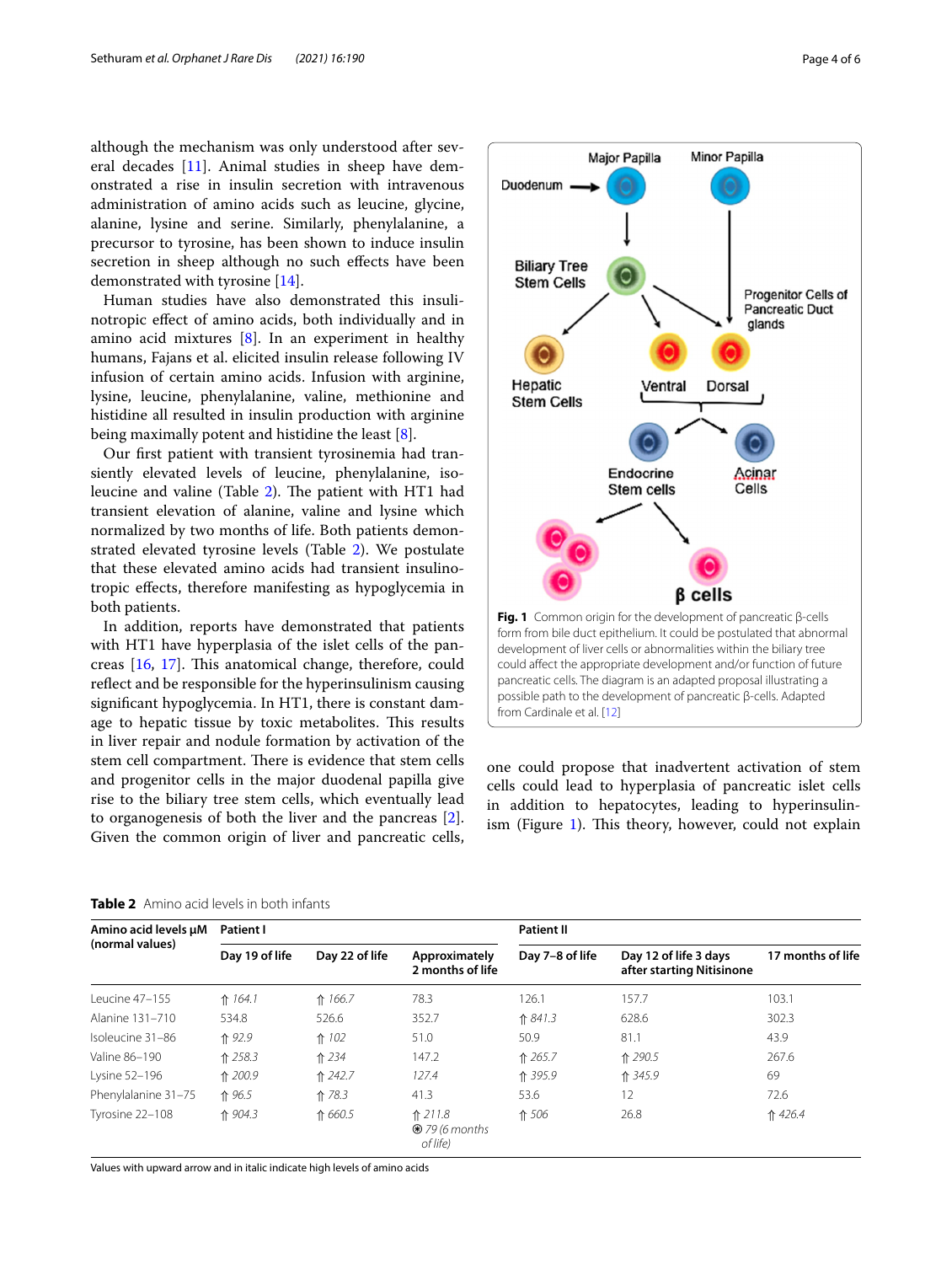hyperinsulinism in transient tyrosinemia where toxic metabolites do not accumulate.

We found one reported case series of three children with hyperinsulinemic hypoglycemia in the setting of HT1 that responded to diazoxide therapy [\[1](#page-4-5)]. All three patients required this medication only transiently, for 9, 18 and 34 months respectively. Our patient with HT1 required therapy until 17 months of life with some transient hypoglycemia during illness following discontinuation of medication. It is yet to be determined if his hypoglycemia will recur and require diazoxide again. However, hyperinsulinism in our patient with transient tyrosinemia was transient with discontinuation of therapy by 3.5 months of life.

### **Conclusion**

In conclusion, we report the frst incidence hyperinsulinism in a patient with transient tyrosinemia of infancy. We also report a patient with HT1 diagnosed with hyperinsulinism requiring diazoxide therapy until 17 months of life. Both cases had transient, but prolonged hyperinsulinism that was diazoxide responsive. Although hyperinsulinemic hypoglycemia has been reported in patients with HT1, no clear mechanism for this has been delineated. We postulate that the elevation of certain amino acids such as leucine, glycine, valine, phenylalanine and isoleucine could lead to excess insulin production. This hypothesis has not been previously proposed. Although pancreatic hyperplasia has been described in HT1, its mechanism is not clear. It seems more likely that amino acids stimulating insulin production result in islet cell hyperplasia. The common origin of the liver and pancreas does not explain the etiology of hyperinsulinism in transient tyrosinemia of infancy and hence cannot be invoked in this scenario. Nevertheless, the major novelty of our report is that clinicians should be alert about potential hypoglycemia in a patient diagnosed with either transient or hereditary tyrosinemia type I. Fortunately, we show these patients to be diazoxide responsive, so that euglycemia can be achieved in a relatively safe and efective manner. This report provides evidence of the transient nature of the hypoglycemia along with guidance for treatment to the health care provider and reassurance to the parents. Our proposed theory of amino acid induced hyperinsulinism is a known entity but has not been previously described with these metabolic disorders. Further studies are necessary to delineate the precise mechanism in these infants.

#### **Acknowledgements**

We would like to acknowledge the Pediatric Endocrinology Division at Icahn School of Medicine at Mount Sinai Hospital and the Neonatology unit for helping us care for these patients and collect required data to publish this article.

#### **Authors' contributions**

SS was involved in the conception, drafting and revision of all intellectual content of article. MAS was involved in conception and revising article critically for important intellectual content. JG was involved in revising article critically for important intellectual content. CR was involved in revising article critically for important intellectual content. All authors read and approved the fnal manuscript.

#### **Funding**

No external funding sources were used for this article.

#### **Availability of data and materials**

Data presented in this article is available in each of the patient's electronic medical record.

#### **Ethics approval and consent to participate**

Ethics approval and patient consents were not required for this study since no personal information was used and no human experiment conducted. All data have been deidentifed for the purpose of this publication.

#### **Consent for publication**

Not applicable. Consent to publish was not required for this study since no personal information was used and no human experiment conducted.

#### **Competing interests**

SS received a travel award to present this data as a poster in the Hyperinsulinism symposium conducted at Children's Hospital of Philadelphia in September 2019. MAS is a consultant for the insulin advisory board for Novo Nordisk. JG has no competing interests. CR is a consultant for the Ascendis Advisory Board.

#### **Author details**

<sup>1</sup> Division of Pediatric Endocrinology and Diabetes, Department of Pediatrics, Icahn School of Medicine at Mount Sinai, 1 Gustave L. Levy Place, Box 1616, New York, NY 10029, USA. <sup>2</sup> Division of Pediatric Endocrinology, Yale School of Medicine, New Haven, CT, USA.

#### Received: 9 June 2020 Accepted: 9 December 2020 Published online: 28 April 2021

#### **References**

- <span id="page-4-5"></span>Baumann U, Preece MA, Green A, et al. Hyperinsulinism in tyrosinaemia type I. J Inherit Metab Dis. 2005;28:131–5. [https://doi.org/10.1007/](https://doi.org/10.1007/s10545-005-5517-1) [s10545-005-5517-1.](https://doi.org/10.1007/s10545-005-5517-1)
- <span id="page-4-8"></span>2. Cardinale V, Wang Y, Carpino G, et al. The biliary tree—a reservoir of multipotent stem cells. Nat Rev Gastroenterol Hepatol. 2012;9:231–40. [https://](https://doi.org/10.1038/nrgastro.2012.23) [doi.org/10.1038/nrgastro.2012.23.](https://doi.org/10.1038/nrgastro.2012.23)
- <span id="page-4-4"></span>3. Chinsky JM, Singh R, Ficicioglu C, et al. Diagnosis and treatment of tyrosinemia type I: a US and Canadian consensus group review and recommendations. Genet Med. 2017;19:1380.
- <span id="page-4-3"></span>4. de Laet C, Dionisi-Vici C, Leonard JV, et al. Recommendations for the management of tyrosinaemia type 1. Orphanet J Rare Dis. 2013;8:8. [https://](https://doi.org/10.1186/1750-1172-8-8) [doi.org/10.1186/1750-1172-8-8.](https://doi.org/10.1186/1750-1172-8-8)
- <span id="page-4-0"></span>5. de Leon DD, Stanley CA. Congenital hypoglycemia disorders: new aspects of etiology, diagnosis, treatment and outcomes: highlights of the proceedings of the congenital hypoglycemia disorders symposium, Philadelphia April 2016. Pediatr Diabetes. 2017;18(1):3–9.
- <span id="page-4-1"></span>6. de Lonlay P, Touati G, Robert J-J, Saudubray J-M. Persistent hyperinsulinaemic hypoglycaemia. Semin Neonatol SN. 2002;7:95–100. [https://doi.](https://doi.org/10.1053/siny.2001.0090) [org/10.1053/siny.2001.0090.](https://doi.org/10.1053/siny.2001.0090)
- <span id="page-4-6"></span>7. Ferrara C, Patel P, Becker S, et al. Biomarkers of insulin for the diagnosis of hyperinsulinemic hypoglycemia in infants and children. J Pediatr. 2016;168:212–9.<https://doi.org/10.1016/j.jpeds.2015.09.045>.
- <span id="page-4-7"></span>8. Floyd JC, Fajans SS, Conn JW, et al. Stimulation of insulin secretion by amino acids. J Clin Invest. 1966;45:1487–502. [https://doi.org/10.1172/](https://doi.org/10.1172/JCI105456) [JCI105456](https://doi.org/10.1172/JCI105456).
- <span id="page-4-2"></span>9. Galcheva S, Demirbilek H, Al-Khawaga S, Hussain K. The genetic and molecular mechanisms of congenital hyperinsulinism . Front Endocrinol. 2019;10:111.<https://doi.org/10.3389/fendo.2019.00111>.